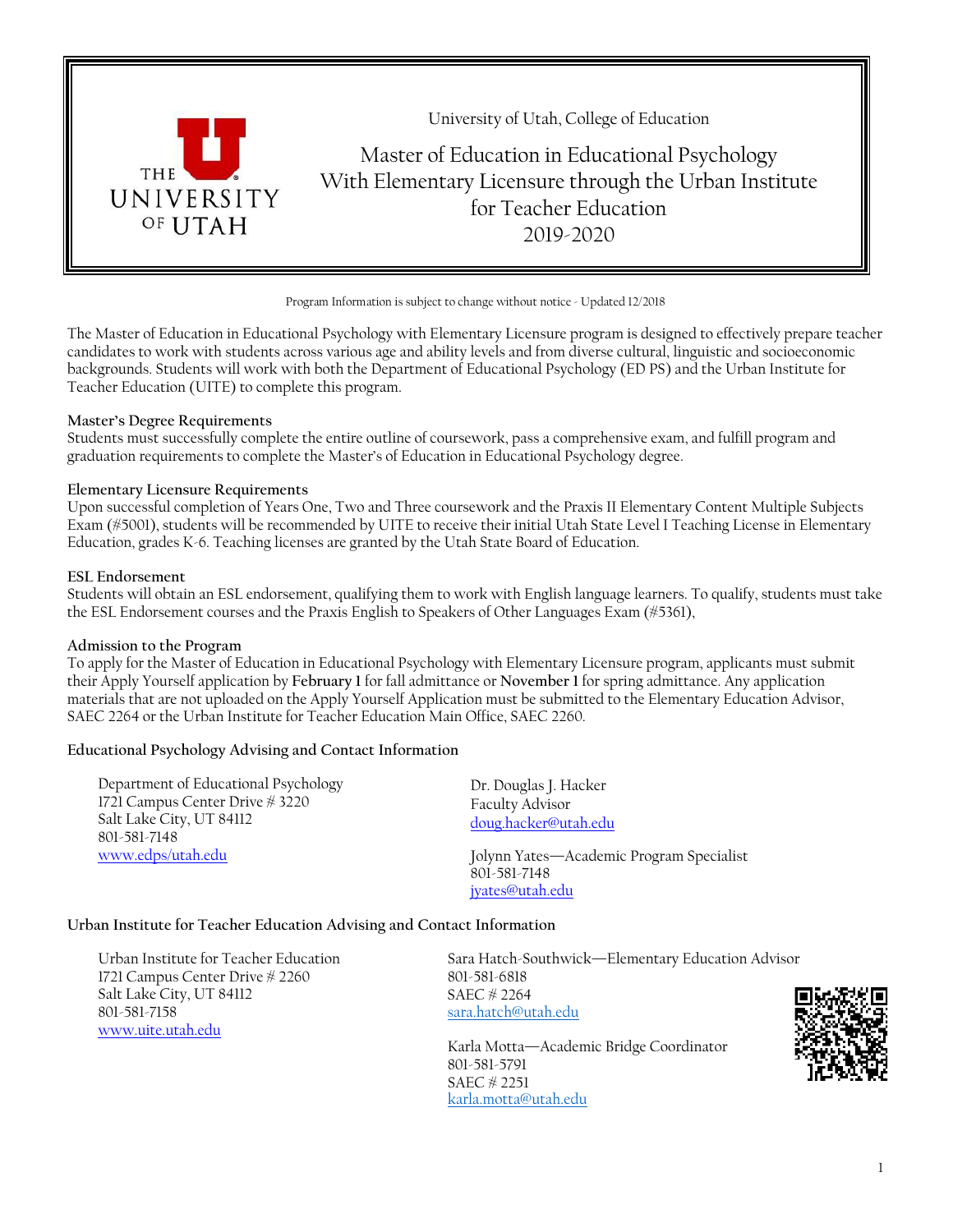# **Outline of Curriculum**

**Prerequisites – 9-13 Credit Hours** *(may be taken prior to admission into the program or during Year One and Two Program Courses)*

- **ECS 2150** Introduction to Multicultural Education (3) (Ethnic Studies prerequisite-offered every semester) **OR ECS 5634/6634** Foundations of Dual Language Immersion Education (3) (spring only)
- **ED PS 2140/3140/6141** Using Technology in Diverse Classrooms (2)
- **FCS 2180/3180** Home, School, and Community Relations (3) **OR**
- **ECS 3180** Home, School and Community Relations(3) **MATH 1050<sup>‡</sup> or Math 2015(4)** 
	- EDU 1010 Introduction to Teaching<br>Students are encouraged to take this course if they donot have prior experience working with students. However, the course is not required to complete the program. This course is designed to help students understand the teaching profession from an educator's point of view. Course does require a field component.

# **Year One Courses – 25 Credit Hours (Note the semesters when courses are offered)**

- **EDU 6200** Teacher Language Awareness (3) **(Fall/Spring)**
- **ED PS 6315** Reading Methods I: K-6 Foundational Skills, Phonics, Word Study & Fluency (3) **(Fall/Spring/Summer)**
- **EDU 5316** Reading Practicum K-3: Next Steps (1) **(Fall/Spring/Summer)** *ED PS 6315 and EDU 5316 should be taken concurrently; EDU 5316 has a 25 hour field practicumcomponent*
- **ED PS 6321** Reading Methods II: K-6 Vocabulary and Comprehension Instruction (3) **(Fall/Spring/Summer)**
- **EDU 5321** Reading Practicum 4-6: Higher Steps (1) **(Fall/Spring/Summer)**
	- > ED PS 6321 and EDU 5321 should be taken concurrently; EDU 5321 has a 25 hour field practicum component and has a pre-requisite of EDU 5316
- **SP ED 5011** Inclusive Early Childhood and Elementary Classrooms (3) **(Fall/Spring)**
- **SP ED 6021** Principles of Assessment and Data-Based Decision Making (3) **(Fall/Spring/Summer)**
- **MATH 4010‡** Math for Elementary School Teachers I(4) **(Fall/Spring)**
	- *Course has a 6 hour field component; has a pre-requisite of MATH 1050 with a grade of C or better or 1010 with a B- or better. See Elementary Advisor for details.*
	- **MATH 4020‡** Math for Elementary School Teachers II(4) **(Fall/Spring/Summer)**
		- *Course has a 6 hourfield component; has a pre-requisite ofMATH 4010 and MATH4015. Course must betakenwithin one year of Math 4010.*

# **Year Two Courses – 24 Credit Hours**

- **ECS 6645** Assessment of Linguistically Diverse Populations (3) **(Fall/Spring/Summer)**
	- *Course has pre-requisites of ECS 3150 or ECS 5/6634, EDU 6200, and SP ED 6021. Must contact the Elementary Education Advisor one full yearin advance of enrollment in course.*
- **ED PS 6005** Writing Instruction and Assessment K-6 (3) **(Fall/Spring/Summer)**
- **EDU 6375** Elementary Science Methods(3) **(Fall/Spring/Summer)**
- **SP ED 6022** Principles of Instruction and Behavioral Support (3) (**Fall/Spring/Summer) OR ED PS 6070** Changing Children's Behavior Using Positive Methods(3) **(semester varies)**
- **SP ED 6040** Legal and Policy Foundations of Special Education (3) **(Spring) OR ELP 6410** Introduction to Educational Law for School Admins(3) **(Fall)**
- **ECS 6647** IM: Ling Diverse Pop. (3) **(Fall/Spring/Summer)** *Course has same prerequisites as ECS 6645*
- **ED PS 6050** Life Span Development (3) **(semester varies) OR**
- **ED PS 6720** Child Development and Learning: Understanding Children Birth to Grade 6 **(Fall/Summer)**
- **ED PS 6711** Foundations of Reading (3) **(semester varies) OR ED PS 6451** Foundations of Learning (3) **(Fall)**
- **ED PS 6030** Intro to Research Design **(3) (Fall) OR SP ED 6610** Intro to Research Design **(3) (Summer) OR**

 **ED PS 6712** Reading Research (3) **(semester varies)**

# –*May be taken during Year3*.

**‡** An alternative pathway may be available for students who have not taken Math 1050 or Math 1050 has expired (MATH 2015). See the elementary advisor for details. Math 1050 expire after two years; the Accuplacer Exam is required for math placement if it has been longer than two years. Students have one year to complete the Math 4010/4020 sequence. To register for Math courses, go to [www.math.utah.edu. F](http://www.math.utah.edu/)or more information please see the Elementary Academic Advisor.

End of Year One:

 Form Supervisory Committee Educational Psychology

End of Year Two/Beginning of Year 3:

 Take the Praxis II Elementary Content Knowledge and Praxis ESL Exams

Spring of Year 2 or Fall of Year 3:

 Take the Educational Psychology Comprehensive Exam

See page 3 for more information regarding testing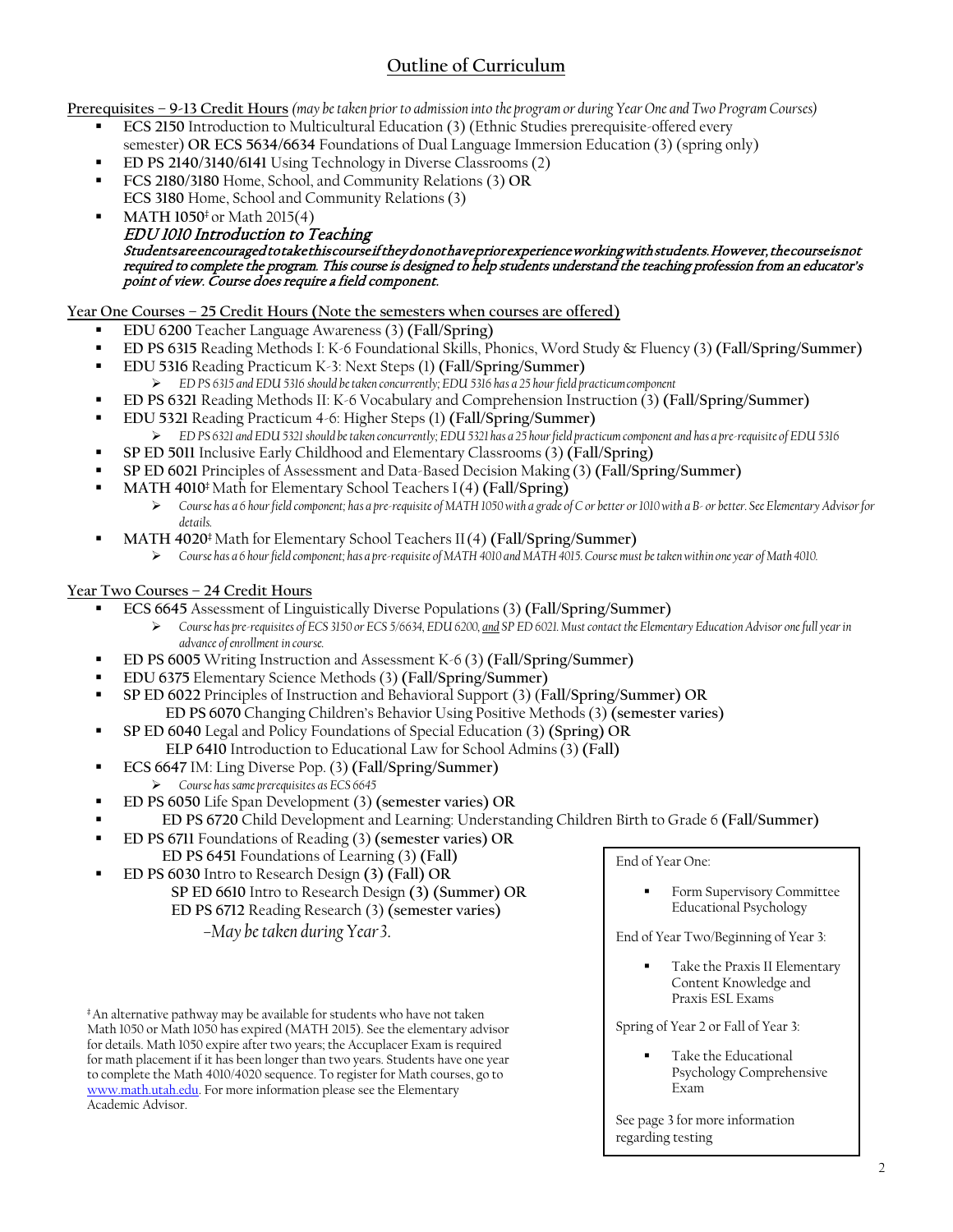# **Outline of Curriculum**

**Year Three (Licensure Year) Courses – 28 Credit Hours**

**Fall Semester:**

- **EDU 6310 Classroom Management (3)**
- **EDU 6360 Elementary Math Learning Methods (3)**
- **EDU 6380 Elementary Social Studies Methods (3)**
- **EDU 6390 Field Practicum: Elementary (3)**
- **EDU 6201** Seminar in Language Awareness (1)
- **ED PS 6712** Reading Research **(semester varies) OR ED PS 6030** Intro to Research Design (Fall) **OR SP ED 6610** Intro to Research Design (Summer)

**Spring Semester:**

- **EDU 6395** Student Teaching: Elementary (9)
- **EDU 6391 Seminar: Professional Development (3)**

#### **Course Availability**

Please note that not all courses will be available every semester. Courses may not be offered at the same time as years past. Please check with the academic advisor if you have questions concerning the availability of courses.

#### **Taking Courses as a Non-Matriculated Student**

Those interested in taking courses prior to being admitted to the program may do so as a non-degree seeking, or non-matriculated, student. To apply for non-matriculated status, please go to <http://admissions.utah.edu/nondegree/> and follow the application process. Please meet with the Elementary

Education advisor to discuss which courses can be taken prior to program admission. Please note that only (6) six credit hours can be taken as a non-matriculated student prior to admission to the graduate school.

#### **Testing and Exams**

#### **Praxis II Test for Teacher Licensure**

**1. Elementary Education Multiple Subject Exam: #5001**

Students must take the Praxis II Elementary Education Multiple Subjects Exam Test 5001. This exam is required for licensure by the Utah State Board of Education. Students must pass the individual sections of the Praxis test and submit their test scores to the elementary advisor prior to being recommended for licensure. The individual sections are: Reading and Language Arts #5002, Mathematics # 5003, Social Studies #5004 and Science #5005. Please note that the University of Utah does not receive Praxis scores from ETS. It is the student's responsibility to provide the elementary advisor with a copy of their full Praxis II score report (3 pages) prior to licensure recommendation.

#### **2. Praxis II English to Speakers of Other Languages Exam: #5362**

Students must take all the ESL courses and take the Praxis II English to Speakers of Other Languages Exam (#5362) to qualify for the ESL Endorsement. Students must also submit a copy of their full score report to the elementary advisor.

#### **Educational Psychology Comprehensive Exam**

Students are required to take and pass a Comprehensive Exam in Educational Psychology prior to receiving their master's degree. This exam should be taken during the spring of your second year or fall of your third year and is issued during the University of Utah's Fall break or Spring break only. The comprehensive exam is an open book, take home exam consisting of three questions. This examination will be based on completed course work, but will extend beyond course content to include syntheses across courses, critical analyses of research and practice, and the integration of theory and practice. Students must be registered for at least three hours of graduate credit the semester they take the exam. Please contact the Department of Educational Psychology for more information regarding the exam.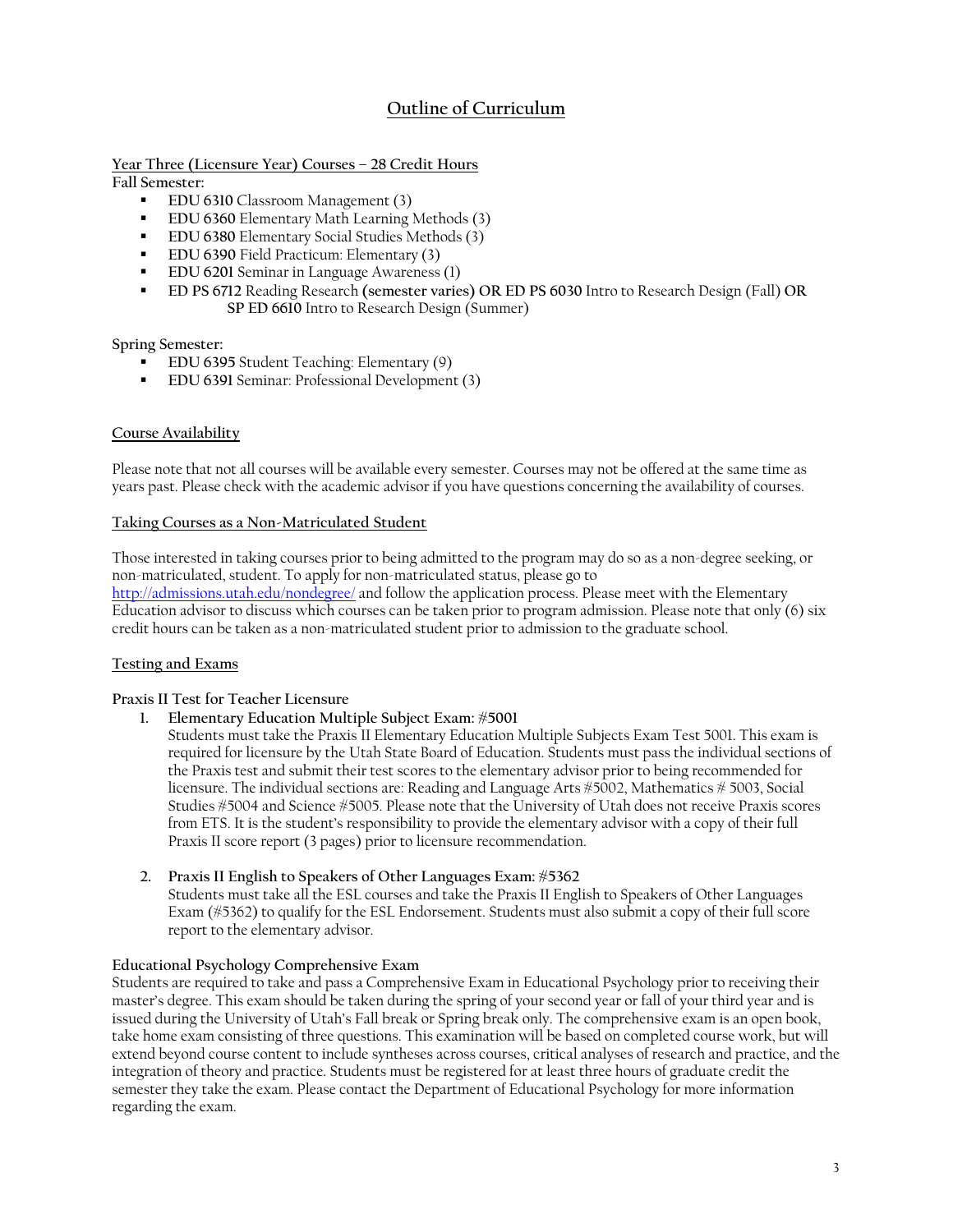### **Completing the Teaching License**

Once students have successfully completed the program coursework, have taken and passed the Praxis II, Praxis ESL exams, and have completed all other licensure requirements, they will be recommended by UITE for their Utah State Level 1 Teaching License. Students will work with the elementary education advisor during Spring semester of Year Three to submit appropriate paperwork and complete requirements for recommendation.

### **Completing the Master's Degree**

After completing all licensure requirements, students must also complete all ED PS advanced graduate work and pass the final comprehensive exam to be awarded the Master's of Education degree. Students must have completed all of the program requirements to qualify. Students will work with the Department of Educational Psychology faculty and academic advisors to complete any Advanced Graduate coursework and testing, and all graduation and master's degree requirements.

# **Program Admission Process**

### **Eligibility**

To be eligible for the program, you must have:

- A valid Bachelor's degree from an accredited college or university
- A 3.0 GPA in previous undergraduate work on a 4.0 scale

#### **Admission Application and Procedures**

**University Graduate School and the Department of Educational Psychology Application: Apply Yourself Deadlines: February 1st for Fall; November 1st for Spring**

- 1. Steps to complete the Apply Yourself application:
	- Go to [https://app.applyyourself.com/?id=utahgrad.](https://app.applyyourself.com/?id=utahgrad)
	- $\triangleright$  Set up an account
	- $\triangleright$  Begin an application for admission
	- $\triangleright$  On the "Program Information" tab, under "Program of Interest", please choose "Educational Psychology MED". Under "Emphasis Area", please choose "Elementary Licensure".
	- $\triangleright$  Upload the required departmental materials to the application (see below for more information regarding required materials):
		- Statement of Professional Purpose
		- **Letters of Recommendation**
		- GRE scores
		- **Transcripts**
		- Background Check Confirmation
		- Supplemental Elementary Education Application

Fill in all other necessary information and submit application. Pay application fee.

International students whose first language is not English are required to submit scores from the TOEFL exam. An official TOEFL score should be sent directly to the International Admission Office from the TOEFL. Scores must be less than two years old at the time of admission. Passing scores are: 80 Ibt (internet based test); or 550 Pbt (paper based test).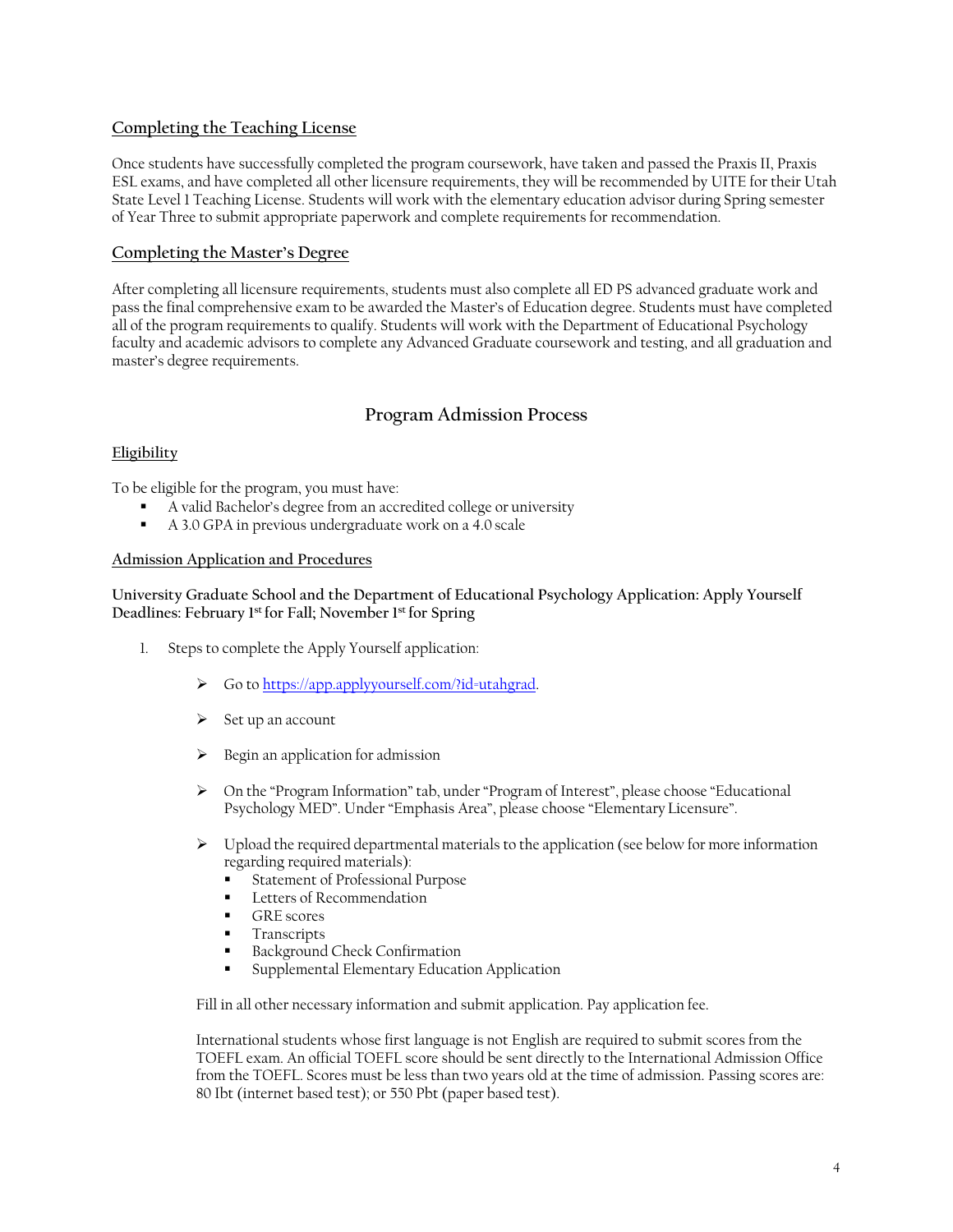**2. Urban Institute for Teacher Education Application Materials**

 $\overline{\phantom{a}}$ 

These documents must be uploaded directly to the Apply Yourself application.

**a). Statement of Professional Purpose:** Submit a statement informing the Admissions Committee of your strengths as a candidate in the teacher education program in the Urban Institute for Teacher Education at the University of Utah. Essays should be approximately two pages in length and may be double-spaced. Your essay will be evaluated on its content as well as your ability to convey your ideas in formal academic language using standard writing conventions. Use the following rubric to assist in writing your statement.

| <b>Criteria</b>                 | <b>INADEQUATE</b>                       | <b>ADEQUATE</b>                              |
|---------------------------------|-----------------------------------------|----------------------------------------------|
| <b>Illustrate your</b>          | The writer does not provide an          | The writer provides an illustration of a     |
| commitment and passion          | illustration of a commitment to         | commitment to teaching based on              |
| to the teaching profession      | teaching based on relevant past         | relevant past experiences working with       |
|                                 | experiences working with youth and      | youth and future goals for teaching in K-    |
|                                 | future goals for teaching in K-12       | 12 schools. The statement adequately         |
|                                 | schools. The statement does not         | conveys the writer's passion to the          |
|                                 | convey the writer's passion to the      | teaching profession.                         |
|                                 | teaching profession.                    |                                              |
| <b>Discuss your commitment</b>  | The writer does not provide sufficient  | The writer provides sufficient evidence of   |
| to the mission of the           | evidence of a commitment to the         | a clear commitment to the mission of the     |
| <b>Urban Institute for</b>      | mission of the UITE and to issues       | Urban Institute of Teacher Education and     |
| <b>Teacher Education (UITE)</b> | related to diversity, including but not | to issues related to diversity in its varied |
| with regard to diversity        | limited to language, culture, ability   | forms, including but not limited to          |
| and multicultural               | and does not address why the writer     | language, culture, and ability and           |
| education                       | is committed to this mission.           | addresses why the writer is committed to     |
|                                 |                                         | this mission.                                |
| Demonstrate your ability        | The writer does not provide evidence    | The writer provides clear evidence that      |
| to think deeply about and       | that the writer can think deeply about  | the writer can think deeply about            |
| analyze contemporary            | contemporary educational issues that    | contemporary educational issues that         |
| educational issues              | affect youth in today's society.        | affect youth in today's society.             |
|                                 | The writer's statement is generally     | The writer's statement is clear and          |
| <b>Attend to the overall</b>    | unclear and/or not succinct and/or      | succinct, and paragraphs are well            |
| organization and flow of        | may be rambling and/or meaning is       | organized. Meaning is clear to readers.      |
| your statement and clarity      | hidden and/or paragraphs poorly         | The writer uses an appropriate structure     |
| of your writing                 | structured. No structure is used to     | to convey ideas.                             |
|                                 | convey ideas.                           |                                              |
|                                 |                                         |                                              |
| <b>Attend to standard</b>       | The writer does not use standard        | The writer uses all standard conventions     |
| conventions of writing,         | conventions of writing or makes many    | or writing with few or no errors in          |
| including spelling, usage,      | errors in spelling, usage, punctuation  | spelling, usage, punctuation and             |
| punctuation and grammar         | or grammar. The writing piece does      | grammar. The writing piece looks             |
|                                 | not look presentable.                   | presentable.                                 |
| Use formal academic             | The writer uses conversational and/or   | The writer addresses the Admissions          |
| language rather than            | colloquial language-use of              | Committee and uses formal academic           |
| colloquial or informal          | contractions (isn't, doesn't,           | language throughout the statement.           |
| conversation                    | shouldn't); and informal vocabulary     |                                              |
|                                 | terms such as "and so," "like," "get,"  |                                              |
|                                 | "very," "of course," "a lot," "lots,"   |                                              |
|                                 | "good," "really," "kind of."            |                                              |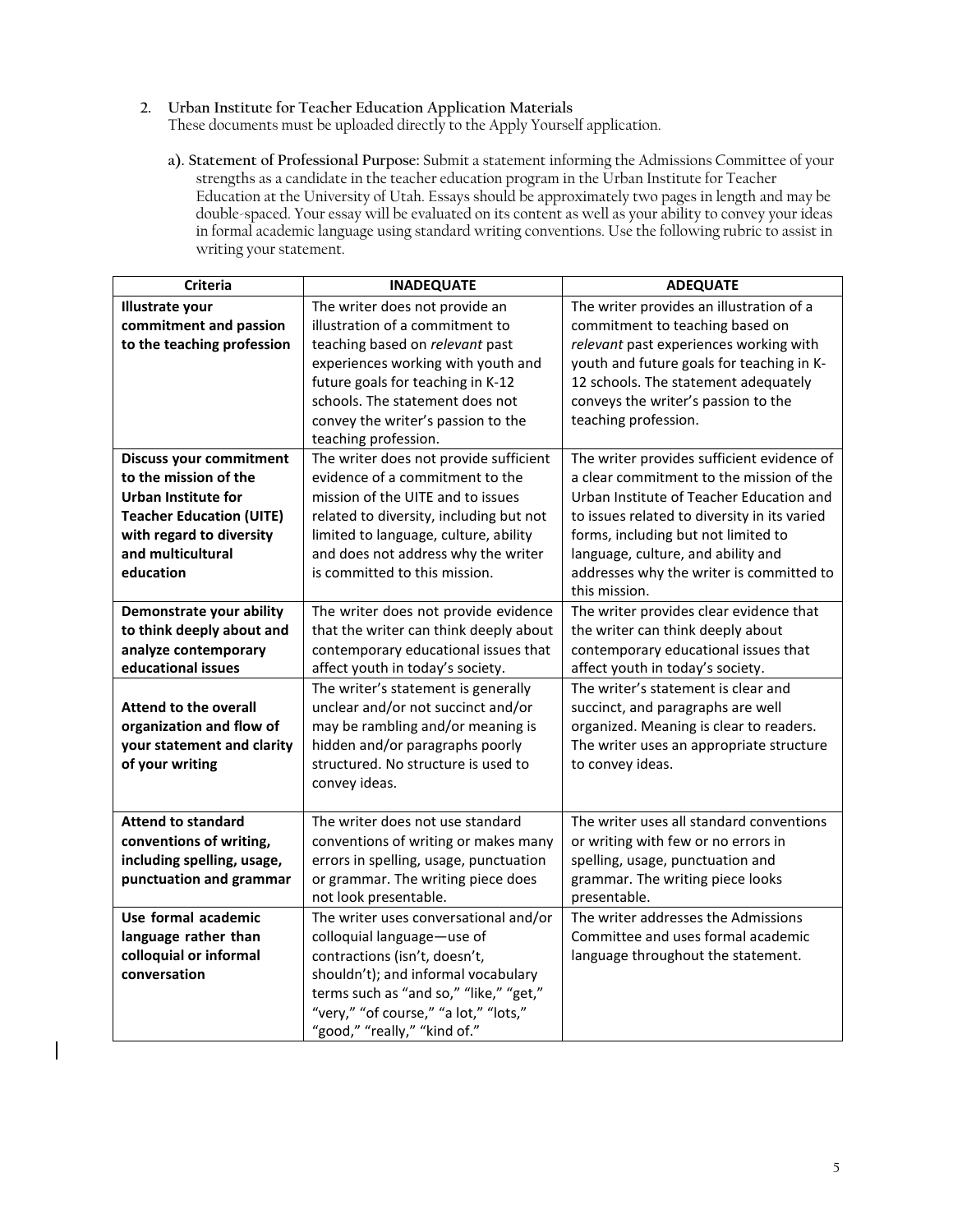- **b). Letters of Recommendation:** Three (3) letters of recommendation are required to be included in the admission applications. Letters should be written by individuals who know the applicant on a professional and/or academic level, and who have insight into the educational experiences, intellectual abilities, and professional temperament of the applicant. Letters should be dated from within (1) one year of application. Applicants should include one (1) letter of recommendation from each of the following areas with their application:
- **Teaching and Working with the Youth:** This letter is to be written by a professional educator who has supervised and/or observed the applicant while interacting with children in an academic setting (e.g., a cooperating public school teacher in whose classroom the applicant has volunteered or observed during a field placement assignment).
- **Academic Performance:** This letter should be written by a university or college instructor who can write knowledgeably about the applicant's intellectual performance and ability as a scholar. University of Utah instructors are preferred as writers for students who have completed at least one semester at the University of Utah.
- **Professional Attributes:** This letter is a character reference that speaks to the applicant's reliability, initiative, organization, communication skills, and contributions to a group working situation. The letter may be written by a past or current employer or any additional university or college instructor.

Please note that the letters of recommendation may be submitted through Apply Yourself, or may be submitted using the paper recommendation form. The information for the form is below.

Please give each individual completing a letter of recommendation a Letter of Recommendation Form to be included with each letter. All letters not submitted electronically should be unread with the writer's signature over the seal. The UITE recommendation form can be found at [www.ed.utah.edu/uite. A](http://www.ed.utah.edu/uite)ny letters submitted in paper form should be sent to the Elementary Education Advisor (see contact information on first page).

**c). GRE:** The Analytical Writing portion of the Graduate Record Examination (GRE) with a score of 4.0 or higher is required for consideration for admissions. The math and verbal portions of the GRE are not required. Test scores must be received by the departments prior to or on the application deadline. It is recommended that applicants take the test at least 3 months prior to the application deadline.

Applicants can register for the GRE a[t www.ets.org.](http://www.ets.org/) Scores will be received 4-6 weeks after the testing date. To have a copy of the scores sent directly to the University of Utah, select code 4853 for the University of Utah and the department code 3301 for Elementary Education. If your scores were not sent directly to the University, please include a copy of the score report in your application. The test costs approximately \$150.

- **d). Transcripts:** Students should request transcripts from every school from which they have received credit, including foreign or correspondence schools, no matter how long ago the credit was earned, to include in their application.
	- **For Application:** Unofficial transcripts from the University of Utah and all other universities and colleges previously attended are required for the application. Transcripts must be uploaded in the Apply Yourself system as part of the application process.
	- **Once Admitted:** Official Transcripts from the University of Utah and all other universities and colleges previously attended must be sent to the Graduate School and the Urban Institute for Teacher Education Elementary Advisor. All transcripts need to be current, stamped, and unopened.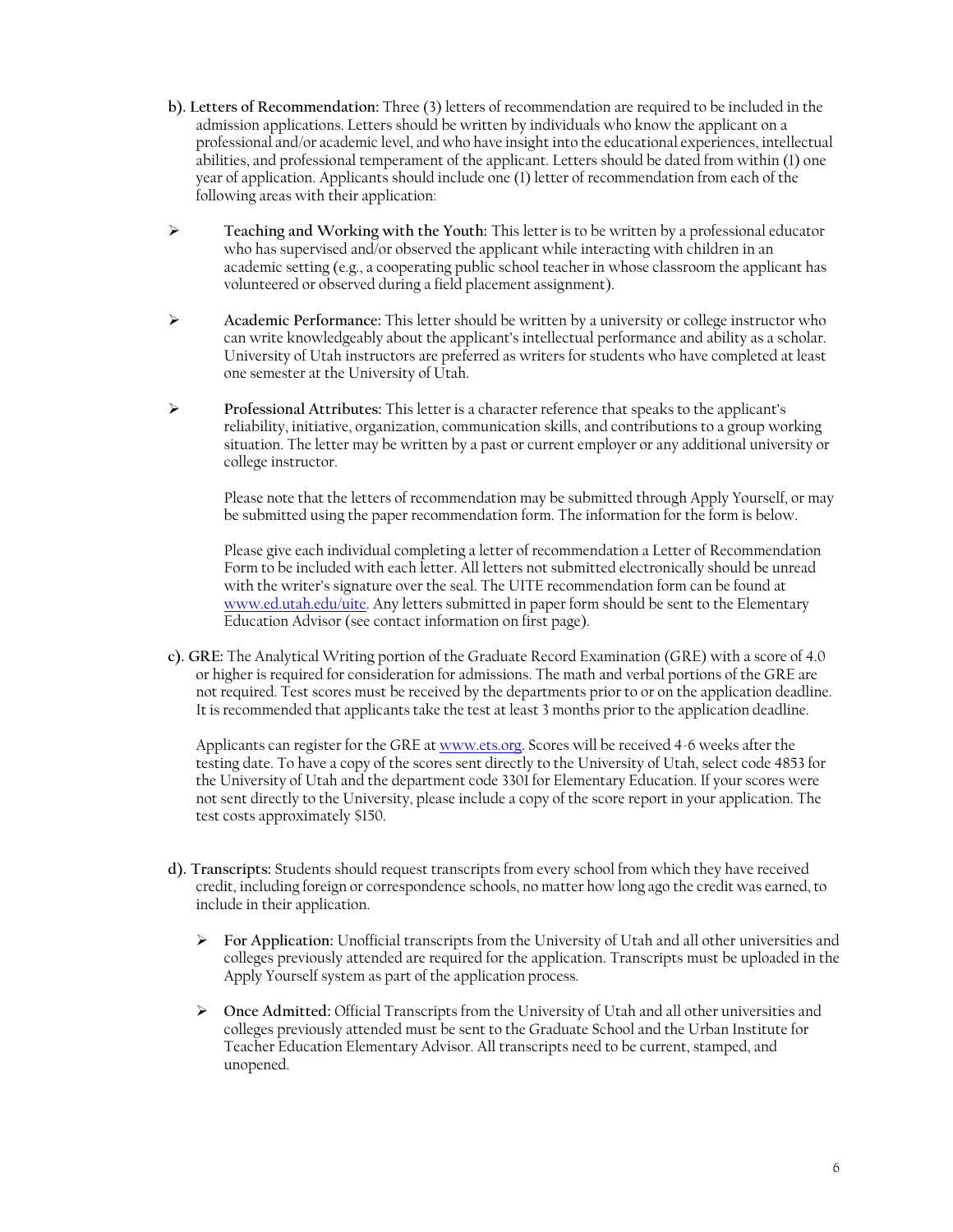**e). Background Check:** A background check and fingerprinting must be completed and cleared through the Utah State Board of Education. Applicants need to include proof that they have initiated and completed this process (a receipt, email confirmation, etc.) with their applications.

To initiate the background check and fingerprinting process, please complete the following steps:

- 1. Go to [www.utah.gov/teachers.](http://www.utah.gov/teachers)
- 2. Select "Background Check" for initial licensure. Follow the prompts.
- 3. Select the "Live Scan" method for fingerprinting.
- 4. A form required for finger printing will be emailed to you.
- 5. Take printed form to the Bureau of Criminal Investigation (3888 West 5400 South, Salt Lake City, UT 84118).
- 6. A \$15 fee will be paid at the Live Scan site to complete the fingerprinting.

An email notification from the Utah State Board of Education will be sent to you and to the College of Education when you have cleared the background check and the process is complete. You must clear the background check in order to complete the licensure program.

Please be aware that background checks and fingerprints are good for (3) three years. If a student's clearance expires prior to completion of the program and licensure recommendation, they must renew their background check and fingerprints. Also, if anything occurs during the course of the program to render a student's background check invalid, the student will be pulled from the program.

**f). Elementary Education Supplemental Application**: Students must also complete and submit the Supplemental Application. This information is necessary to complete the application to the program. The application isfound here: <http://uite.utah.edu/future-students/elementary-education/index.php>

#### **Admission Policies**

**Admission Files:** Admission files and all application materials become the property of the Urban Institute for Teacher Education and the Department of Educational Psychology. No part of the admission files will be returned to the applicant at any time.

**Incomplete Applications:** The Urban Institute for Teacher Education and the Department of Educational Psychology are not responsible for any materials missing from the application files. Complete files will be reviewed by the admissions committee. Incomplete files have no guarantee that they will be reviewed by the committee.

**Notification of Acceptance**: Applicants will be notified by mail of acceptance or denial into the program. Letters of notification will be sent to students approximately six to eight weeks after the application deadline.

# **Program Policies**

**Satisfactory Performance and Academic Progress:** Students' overall quality of work and performance, as well as progress toward completing the program, will be monitored each semester.

**Minimum GPA and Grades**: Students must maintain a 3.0 GPA and all graduate degree courses must be completed with a grade of "B-"or higher. Should students fall below the GPA requirement, they will be asked to meet with the Director of Graduate programs. Courses finished with a grade below a "B-" must be repeated. Courses may be repeated once.

**Minimum Continuous Registration:** All graduate students must maintain a minimum continuous registration of at least three credit hours per semester, unless granted an official leave of absence, from the time of admission to the time of completion of the program. Summer semesters are not included in this regulation.

**Time Limit:** All work toward the master's degree must be completed within four consecutive calendar years.